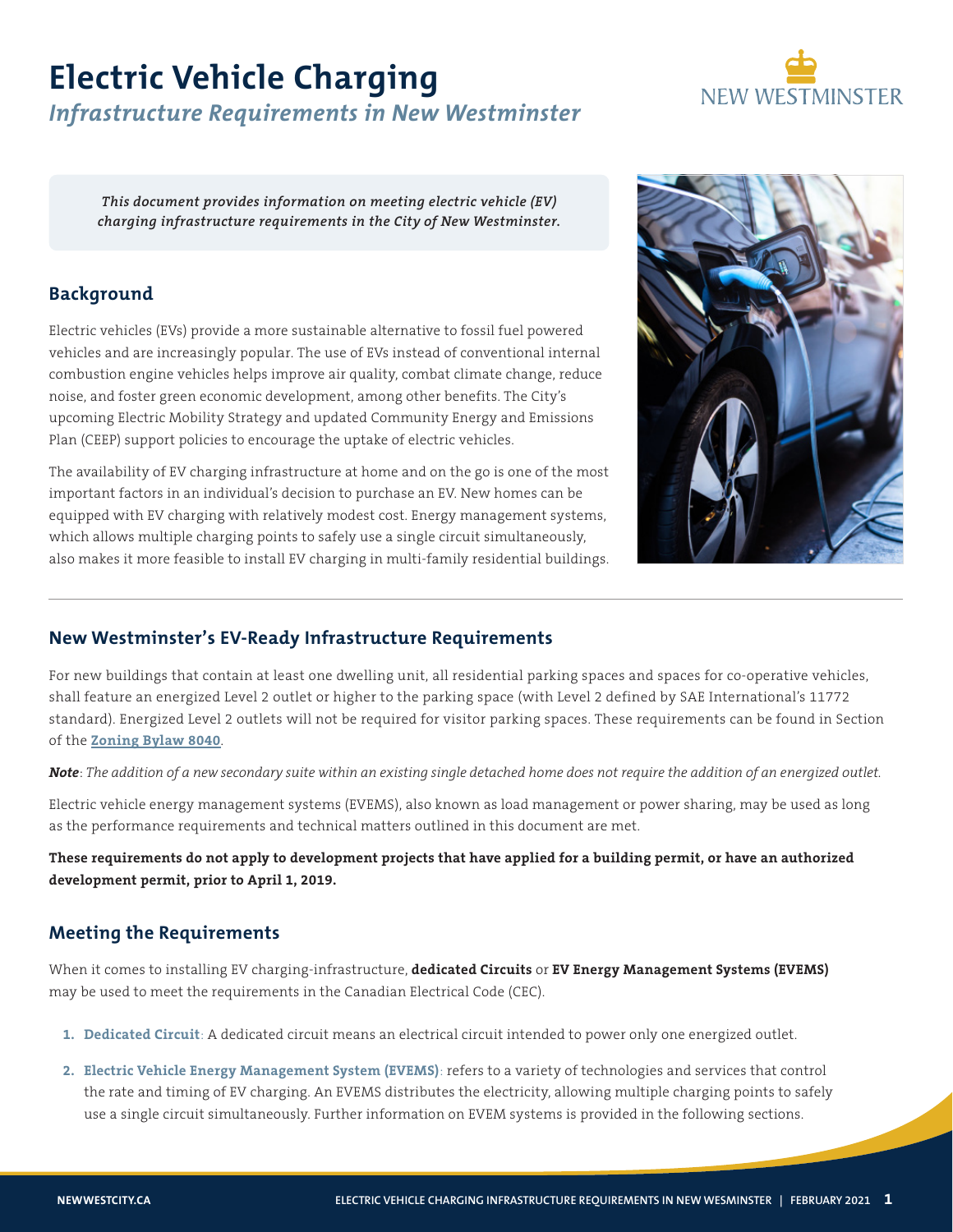

## **Electric Vehicle Energy Management System (EVEMS) Minimum Performance Standard**

Electric vehicle energy management systems (EVEMS) are also referred to as "load sharing," When multiple electric vehicle supply equipment (EVSE) are supplied from a single branch circuit or panel, demand is controlled to ensure circuit rating is not exceeded. **EVEMS systems can therefore be used to effectively manage loads and provide access to multiple EV charging outlets in multi-unit residential buildings and/or stratas.** 

#### **Minimum Performance Standard for EV Charging where an EVEMS is implemented**

In an EVEM system, the electrical supply is shared. This means it can take longer to charge vehicles when compared to a dedicated circuit. A minimum standard ensures that there is enough electricity to charge an electric vehicle relatively fast. The following minimum performance standard is recommended for EVEM systems implemented in the City of New Westminster:

• An EVEMS system must be capable of supplying a **minimum performance level of 12kWh average per electric vehicle supply equipment (EVSE) over an 8-hour overnight period.** This number is based on all parking spaces in use by a charging electric vehicle.

This standard helps to ensure that sufficient electricity is available to EVSE users to ensure a reasonable rate of overnight charging. It also helps to ensure that each EV charging stall in MURBs and/or stratas is not required to be 100% dedicated, but that there is a required minimum service level.

## **Energized Outlets & Labelling Requirements for EV Charging**

All new residential parking spaces (excluding visitor parking spaces) should require a Level 2 (208 to 240 volt) energized outlet capable of providing charging (**[Bylaw No. 8040, 2018](https://www.newwestcity.ca/database/files/library/Electric_Vehicles_OCP___WEB_Public_Hearing_Information_Package.pdf)**).

**An energized outlet is defined as:** A connected point in an electrical wiring installation at which current is taken to supply utilization equipment. An energized outlet may be either a junction box for permanent connection or a receptacle.

*Note: "energized outlet" is not specifically defined in the Canadian Electrical Code ([Residential Electric Vehicle Charging](https://pluginbc.ca/wp/wp-content/uploads/2018/10/Residential-EV-Charging-A-Guide-for-Local-Governments.pdf)). An energized outlet can take the form of an electric receptacle (further details provided below).* 

#### **WHAT ARE THE LABELLING REQUIREMENTS?**

Energized outlets shall be labelled for the use of electric vehicle charging. Labelling the outlet for EV charging is important to deter other non-EV uses and increase the visibility of EV charging. It also ensures that the appropriate outlet is installed according to the Canadian Electrical Code (Section 86-306): **"Each receptacle for the purpose of electric vehicle charging shall be labelled in a conspicuous, legible, and permanent manner, identifying it as an electric vehicle supply equipment receptacle"**.

Below is a diagram showing various readiness options for electric vehicle supply equipment requirements, showing the electrical equipment visible to electric vehicle users.

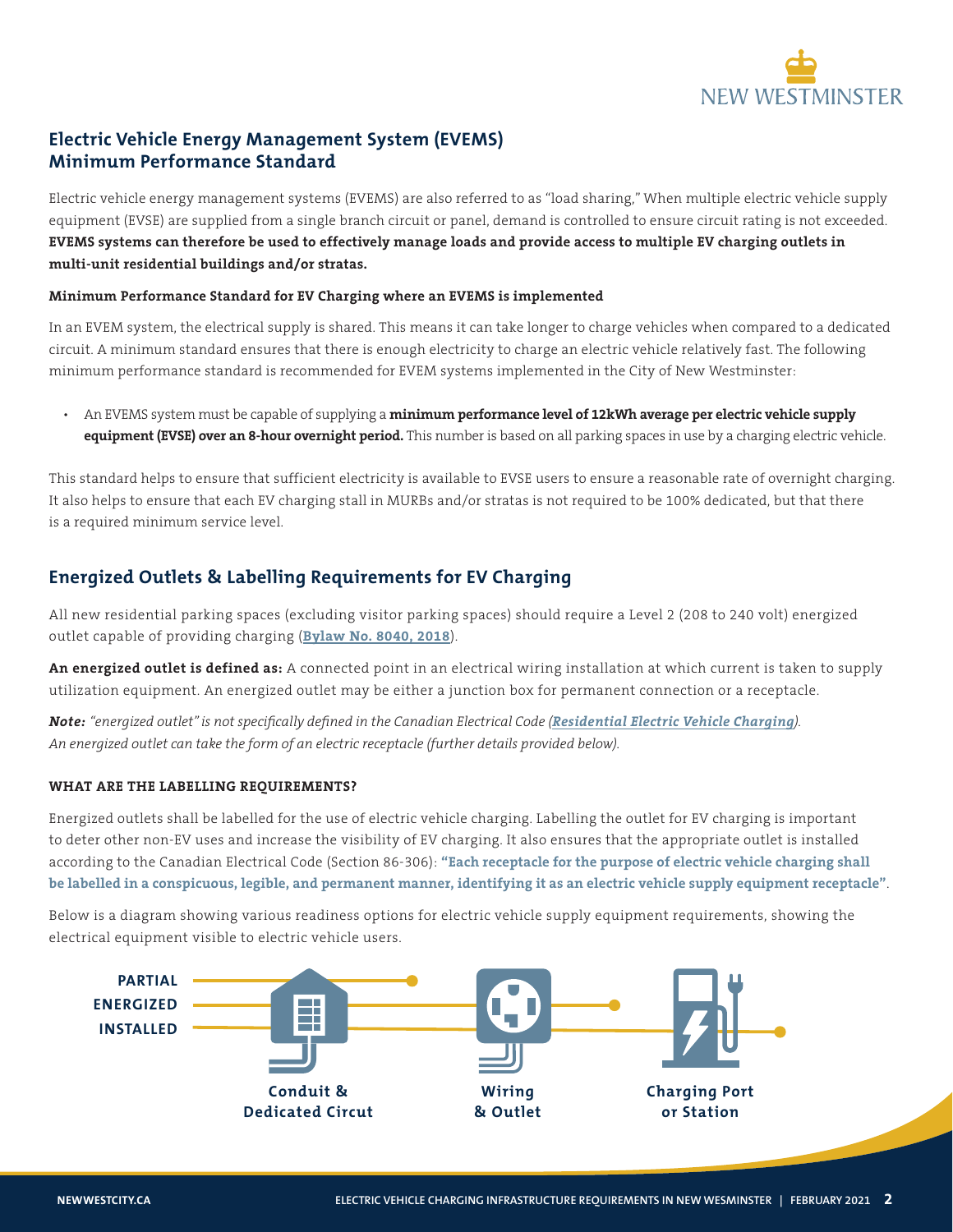

## **Management of EV Charging Infrastructure**

#### **INDIVIDUAL PARKING (SINGLE-FAMILY AND SOME TOWNHOUSES)**

Residences such as detached homes, semi-detached (duplex) homes, and some townhouse units have parking spaces in private garages, carports or surface parking areas that are individually serviced with electrical infrastructure directly from the adjacent private residence.

To meet the City's requirements, each required parking space for a new dwelling unit, excluding those for secondary suites and visitor parking, must feature an energized outlet of 208-240V AC and minimum 40A circuit breaker. Any of the three following strategies may be used to meet the requirement:

- **Provide a dedicated circuit and energized outlet** to each required parking stall.
- **Load Switching:** In residences with private parking spaces such as single detached homes and townhouses that feature parking spaces exclusive to a dwelling unit, the CEC (and Technical Safety BC) allows EVSE to be supplied from a branch circuit that supplies another load(s), such as a dryer or stove. This enables an EV charger outlet to be situated be on the same load/ circuit without requiring changes to electrical drawings and reapproving applications (for single-family dwellings). Control equipment such as a load miser (watt miser) may be used to prevent simultaneous operation of the EVSE with other circuit loads so the calculated demand of the circuit is not exceeded (see CSA CEC 22.1-15 Rule 86-300).
- **Utilize load sharing (EVEMS)** with a minimum 208-240V 40A circuit breaker to achieve the minimum performance requirements, or greater.

EV charging beyond the minimum requirements of the Bylaw may be provided, including:

- **Additional parking space(s):** As long as all relevant electrical code requirements are addressed, and one energized outlet capable of providing Level 2 charging is installed, additional outlets for EV charging may be provided, or an EVEMS may be installed, in order to service more than one parking space.
- **Secondary suites:** Although not required by the Bylaw, EV charging may be provided to a secondary suite utilizing one of the options above. If a dedicated or load switched circuit is used, it should be supplied from the suite's electrical panel.
- **EVSE:** The Bylaw does not require installation of EVSE (only an energized outlet), however installation of EVSE at energized parking spaces is encouraged.

*Please refer to the [Building Division website](https://www.newwestcity.ca/building-permits) for permit application requirements.* 

#### **SHARED PARKING (MULTI-UNIT RESIDENTIAL AND SOME TOWNHOUSES)**

Parking spaces for multi-unit residential buildings and some townhouses are provided in underground garages that are serviced by shared infrastructure.

To meet the City's requirements, each residential parking stall, excluding those for visitor parking, must feature an energized outlet of 208-240V AC and minimum 40A circuit breaker. Either of the following two strategies may be used to meet the requirement:

- **1.** Provide a dedicated circuit and energized outlet to each required parking stall.
- **2.** Utilize an EV Energy Management System (EVEMS) that meets the minimum performance standard set by the City and defined in this Bulletin to ensure a reasonable rate of electric vehicle charging. The EVEMS must be installed (online and/or as hardware) as part of the EV electrical infrastructure.